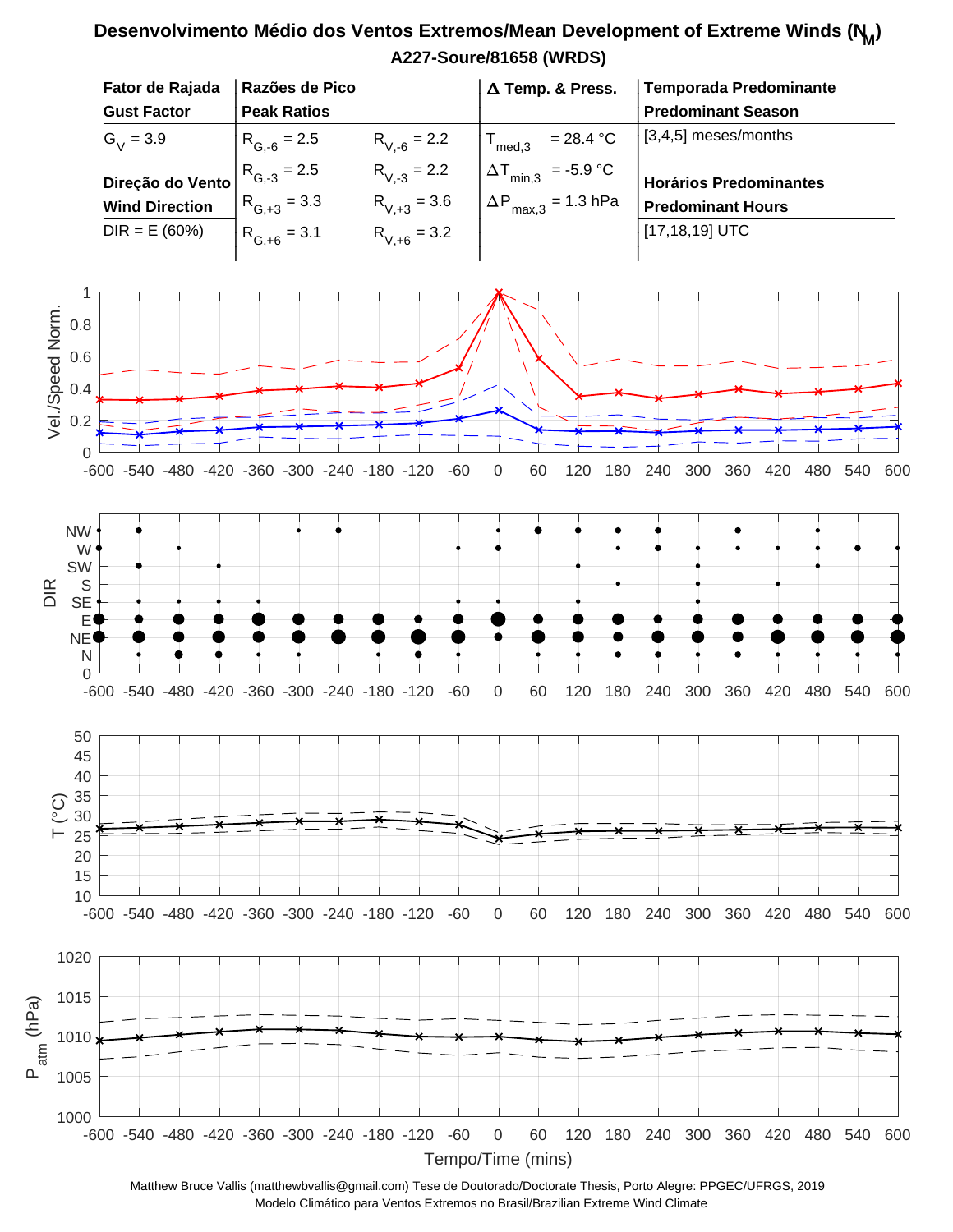## **A227-Soure/81658 (WRDS) Desenvolvimento Médio dos Ventos Não-Sinóticos/Mean Development of Non-Synoptic Winds (N<sup>N</sup> )**



Matthew Bruce Vallis (matthewbvallis@gmail.com) Tese de Doutorado/Doctorate Thesis, Porto Alegre: PPGEC/UFRGS, 2019 Modelo Climático para Ventos Extremos no Brasil/Brazilian Extreme Wind Climate